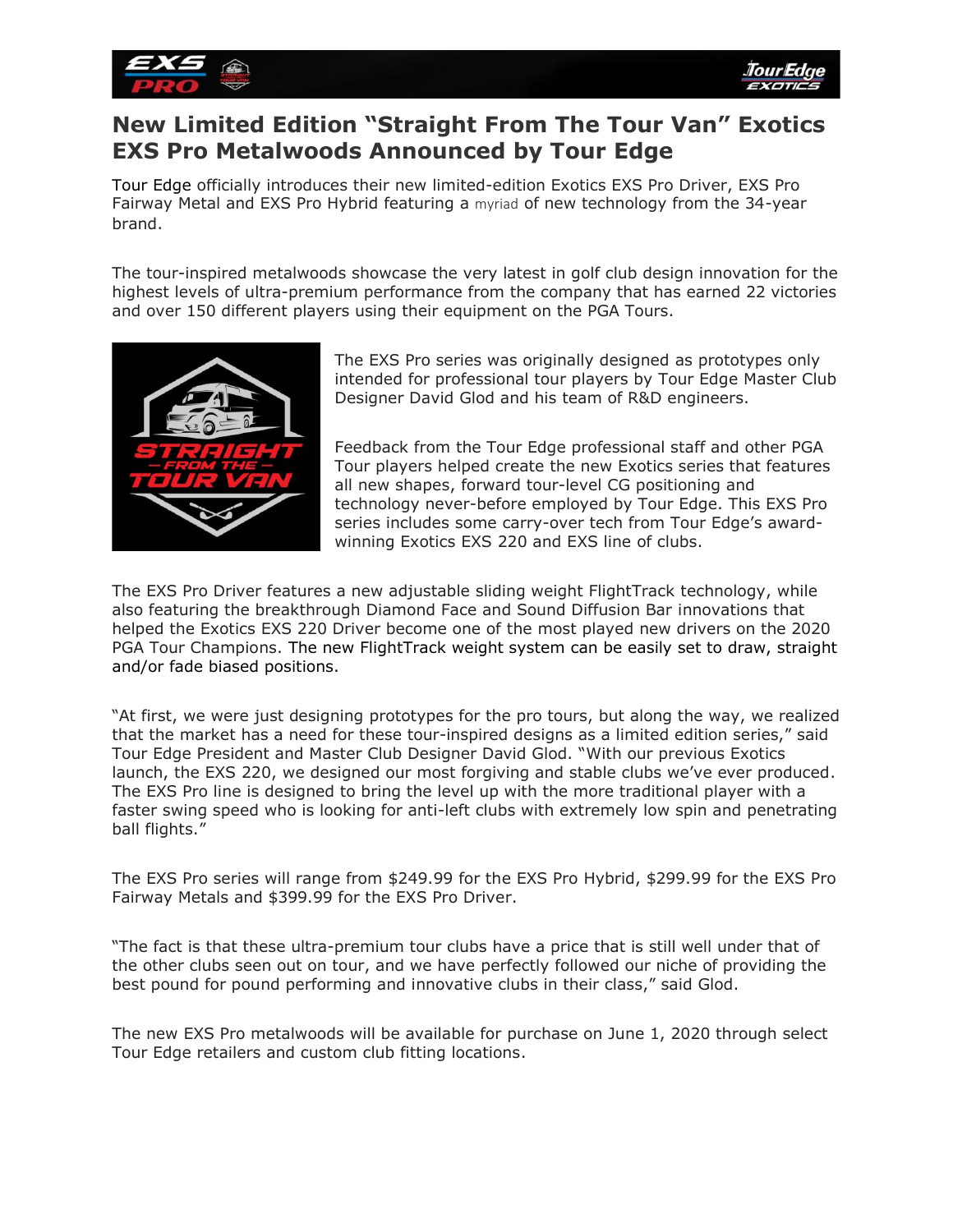"One of the biggest takeaways we've seen in our testing is that the sound and feel of each of our EXS Pro metalwoods is pretty magical," said Glod. "Skilled players are looking for the latest and greatest in adjustability for self-custom fitting and we've taken that to new levels with the EXS Pro as well," said Glod.

# **Exotics EXS Pro Driver**

The Exotics EXS Pro Driver features tour-inspired classic pear shape and a deep face with an adjustable sliding weight port called a FlightTrack that houses a 6-gram weight.

The FlightTrack weight slides from heel to toe for the ultimate control of adjustability to every area of the driver head to promote a draw or a fade and every option in between. A separate weight kit will be made available that includes 3, 9 and 15-gram weights or sold separately by weight for the ultimate in self-fitting.

The deeper face, shorter heel to toe and compact front to back is the ideal shape for the best players in the world. An extreme slope from the middle of the crown to the back of the clubhead compacts the head and manipulates a lowforward CG that should be considered a Tour-level Center of Gravity (CG) placement. Its design was made to produce the lowest possible amount of spin for faster swing speeds.

The EXS Pro Driver also utilizes Diamond Face technology, a major breakthrough in face technology that features 33 different thick and thin diamond shapes or "mini-trampolines" behind the face, producing a hotter face with faster ball speeds and better performance on off-center hits and further reduces spin. The EXS Pro Driver spins less than the EXS 220 Driver by 400 RPM's on average.



The Diamond Face technology matched with the tour-level low/forward CG placement is the reason why the EXS Pro produces ideal launch and the lowest possible amount of spin needed for faster clubhead speeds. Finite Element Analysis has allowed the Tour Edge Engineering team to simulate and optimize face geometry across the face, creating faster and more consistent ball speeds from heel to toe.

Dual Carbon Fiber technology on the crown and toe creates significant weight savings, moving as much weight as possible to a low-forward position, while a high-strength Beta Titanium face creates Tour Edge's fastest ball speeds and full-face forgiveness.

The lower density 8-1-1 Titanium allowed for additional discretionary weight placement, enabling the Tour Edge engineers to further optimize CG location for ideal launch and spin conditions. The 8-1-1 lower-density and lighter Titanium used in the body of the EXS Pro also leads to faster ball speeds, making this one of Tour Edge's fastest drivers ever produced, while the Beta Titanium face makes for a higher density featuring greater strength and power.

A Sound Diffusion Bars (S.D. Bar) placed strategically inside the club head vastly improves the acoustic engineering of the entire new EXS metalwood line up. The S.D. Bar and acoustic ribbing in the back of the clubhead were modeled using F.E.A. software to research fine tune and perfect the acoustical properties of the driver.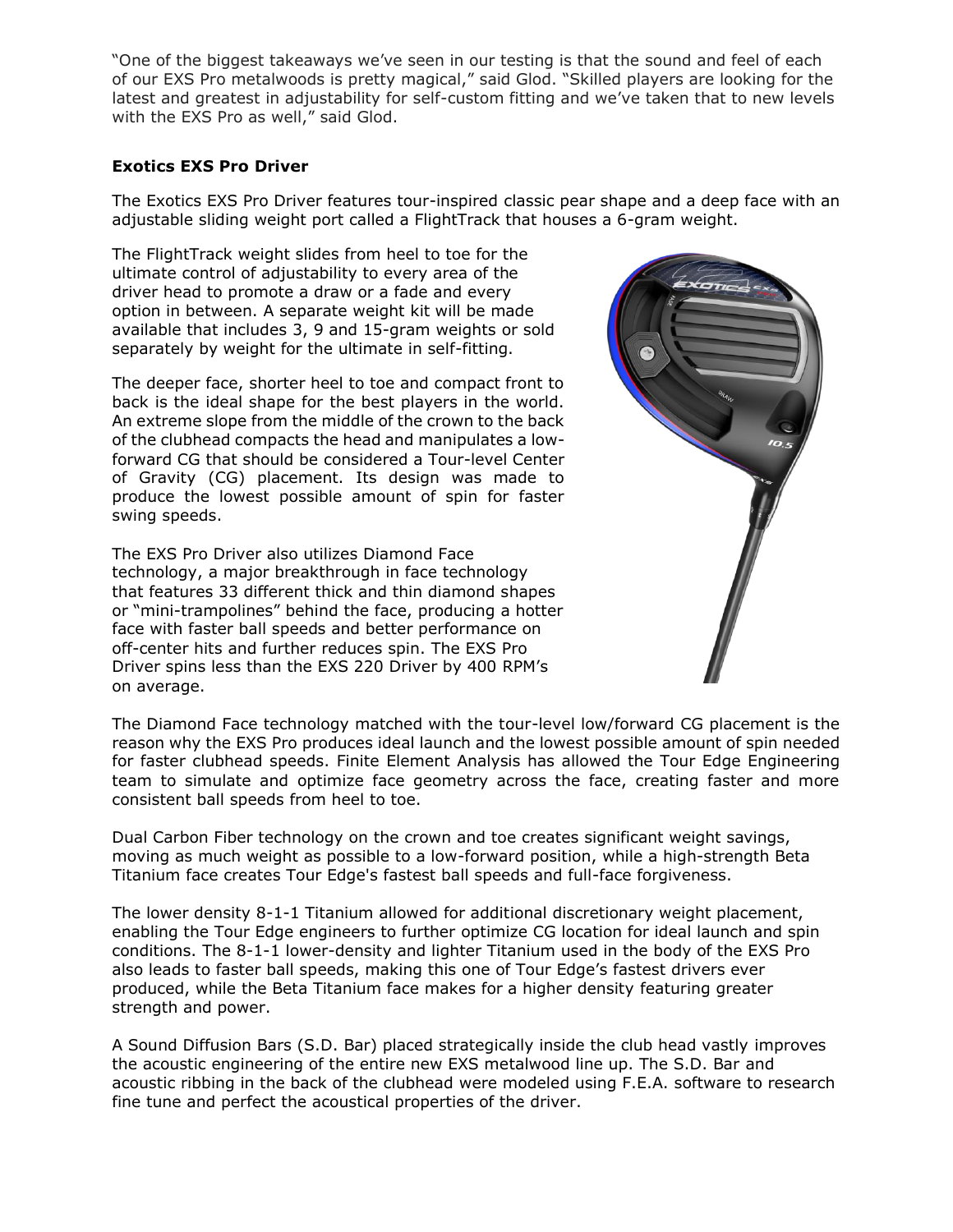The adjustable hosel allows golfers to adjust the loft plus/minus 2 degrees up and down from the standard loft. With two lofts being offered in 9.5, 10.5 degrees, the EXS Pro has a wide adjustable range from 7.5 degrees to 12.5 degrees in loft.

**Available Lofts in Right-Handed:** 9.5°, 10.5°

## **Stock Shafts:**

Mitsubishi Tensei CK Orange: 60g (R,S,X) 70 g (S,X)

Project X HZRDUS Smoke Yellow: 60g (5.5 R, 6.0 S, 6.5 X)

**Grip:** GolfPride Tour 360

## **Exotics EXS Pro Fairway Metals**

The Exotics EXS Pro fairway metal features tour-inspired traditional pear shape with a deeper Beta-Titanium Cup Face designed with the tour player in mind.

The taller face, shorter heel to toe and compact front to back is the ideal shape for the best players in the world. Designed for maximum workability, the EXS Pro features a slightly smaller 170cc tour preferred head size on the 15-degree 3-wood.

An extreme slope from the middle of the crown to the back of the clubhead compacts the head and ensures low spin and a penetrating ball flight.

The clubhead features a Flight Tuning System (FTS) that allows weighting to be adjusted for draw, neutral or fade bias.

Adjusting the FTS dual weights in these ports that are placed to the extreme heel and toe of the clubhead can drastically affect ball flight and shaping shots in this compact, low-spin design.

Clubs will come standard in the draw position (heel-10 grams and toe-5 grams), but by switching the 10-gram weight to the toe and the 5-gram weight to the heel, it will employ a fade setting.



Individual weights and a weight kit will be made available that includes 10,15- and 20-gram weights that are interchangeable in both the EXS Pro fairway and hybrid for the ultimate in self-fitting.

The EXS Pro clubhead features a forward Center of Gravity (CG) that should be considered a Tour level CG placement designed to produce the lowest possible amount of spin for faster swing speeds.

The lower CG angle and toe biased weighting helps to close the clubhead at impact to increase ball speed and to produce a slower closure rate at impact to be an anti-left fairway metal that is desired by players with faster swing speeds.

The EXS Pro Fairway Metals utilize a Beta-Titanium/ 360-degree Cup Face combo brazed onto a Hyper-Steel body. This Beta-Titanium face is a material upgrade over previous Exotics designs, making it the highest quality Titanium faced fairway metal in golf.

Combo brazing is a zero-welding technology that fuses Titanium to steel, reducing weight in the face and allowing for a faster and more powerful transfer of energy from club to ball.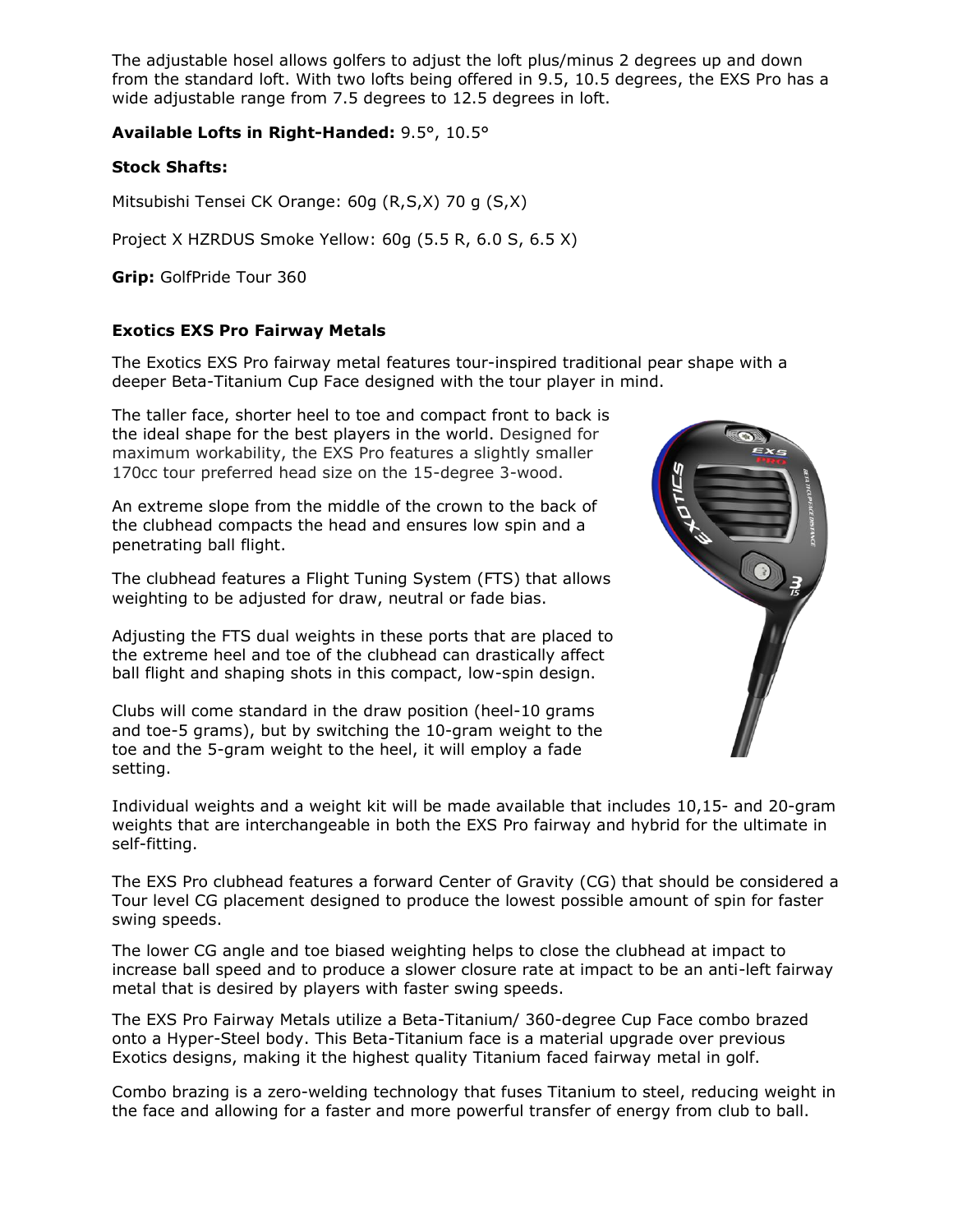On the sole of the clubhead, the turf interaction is greatly enhanced by wider SlipStream speed channels on the sole. The new curved entry on the leading edge of the SlipStream sole to the face makes for the best turf interaction Tour Edge has ever produced in a fairway metal design.

A Sound Diffusion Bar (S.D. Bar) placed strategically inside the club head improves the acoustic engineering of the entire new EXS Pro metalwood line up. The S.D. Bar was modeled using F.E.A. software to research and fine tune the acoustical properties of the clubhead. The S.D. Bar is similar idea employed in music studios and concert halls with diffusion panels used to enhance the richness of sound.

# **Available Lofts in Right-Handed:** #3**/**13.5°, #3/15°, #3/16.5°, #5/18°

### **Stock Shafts:**

Mitsubishi Tensei CK Orange: 60g (R,S,X) 70 g (S,X)

Project X HZRDUS Smoke Yellow: 60g (5.5 R, 6.0 S, 6.5 X)

**Grip:** GolfPride Tour 360

## **Exotics EXS Pro Hybrids**

The Exotics EXS Pro Hybrid features tour-inspired compact shape with a deeper Beta-Titanium square-face designed with the tour player in mind.

The limited-edition Exotics EXS Pro Hybrid features tour-inspired compact shape with a deeper square-face.

An emphasis was placed on making this compact head produce faster ball speeds while achieving the same CT measurement as the larger EXS 220 series.

The EXS Pro hybrid features a Flight Tuning System that allows weighting to be adjusted for draw, neutral or fade bias. FTS dual weight ports are placed to the extreme heel (20 grams) and toe (5 grams) in the draw position. By switching the 20-gram weight to the toe and the 5-gram weight to the heel, it will produce a fade.

Individual weights and a weight kit will be made available that includes 10,15- and 20-gram weights that are interchangeable in both the EXS Pro fairway and hybrid for the ultimate in selffitting.

The EXS Pro Hybrids features a Beta-Titanium face combo brazed with a zero-welding technology that fuses it onto a Stainless-Steel body, reducing weight in the face and allowing for a faster and more powerful transfer of energy.



The EXS Pro is one of the few Ti-faced hybrids available in the U.S. golf market and the only hybrid utilizing combo brazing technology for the ultimate in

weight savings.

On the sole of the clubhead, the turf interaction is greatly enhanced by speed channels on the sole. The thicker channels and a new curved entry on the leading edge of the sole to the face makes for smoother turf interaction in a club designed to be its best from the turf or rough.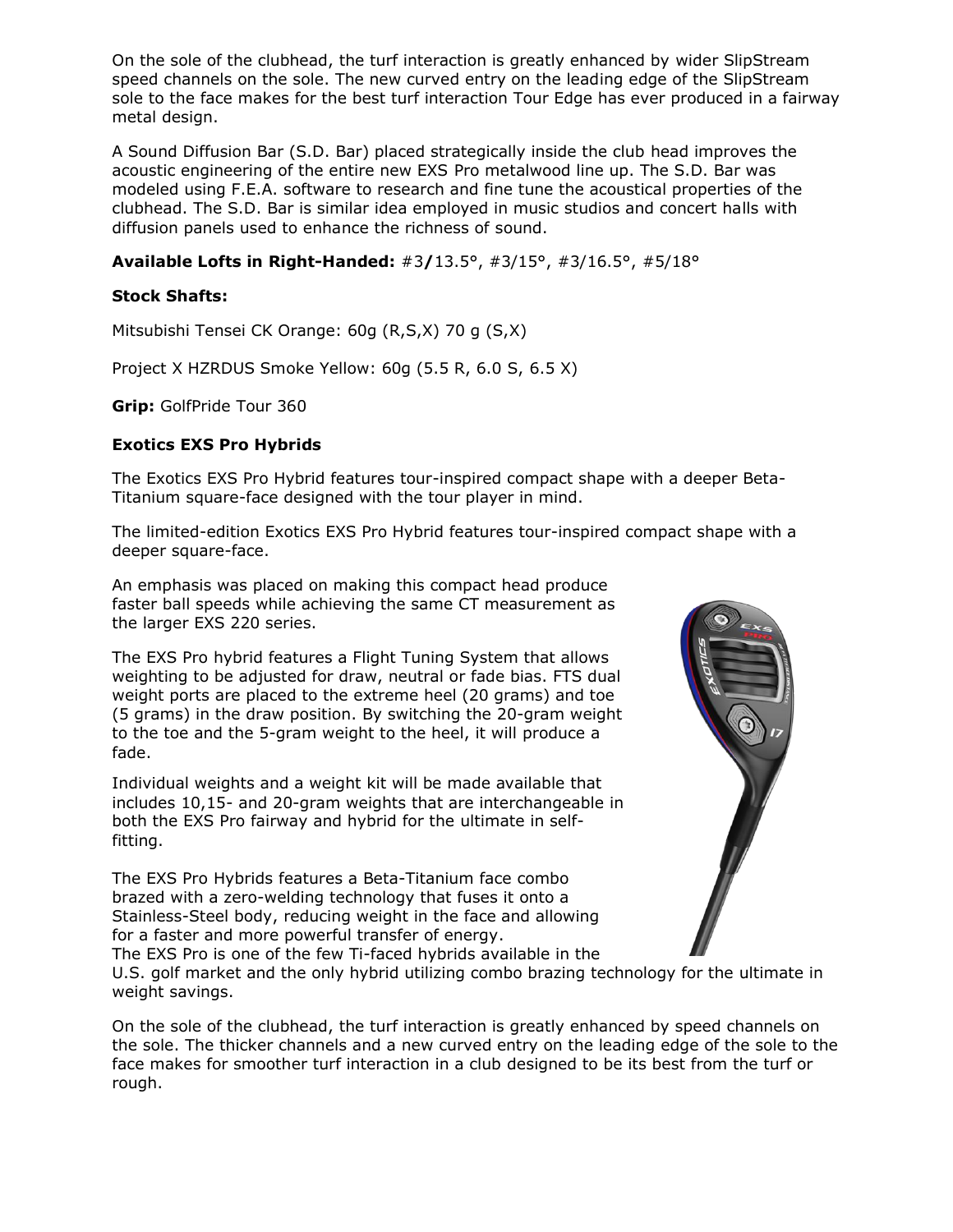A Sound Diffusion Bar (S.D. Bar) placed strategically inside the clubhead of the hybrid to improve the acoustic engineering of the club.

Tour Edge employed their TrueLoft System that ensures extra quality control methods in the bending process of unfinished EXS Pro hybrid heads and includes an extensive triple-check on loft and lie in the final stages of the club head manufacturing process. This commitment to making sure that each club head fits the exact intended loft helps players expertly dial in their preferred distances.

With six different lofts available, the EXS pro hybrid offers an unprecedented range of lofts in a hybrid to provide a loft for every possible distance scenario. The Tour Edge R&D team expects an average of six to eight yards in between each loft, giving the Exotics Pro a 36-48 yard distance gap from 16-degree to 22-degree.

**Available Lofts:** 16°, 17°, 18°, 19°, 20°, 22°

#### **Stock Shafts:**

Mitsubishi Tensei AV Silver Hybrid Shaft: 65g (R), 70g (S), 75g(X)

Project X HZRDUS Smoke Black: 80g (5.5 R, 6.0 S, 6.5 X)

**Grip:** GolfPride Tour 360

**--**

#### **About Tour Edge**

#### **Hand Built in the USA**

All Tour Edge Exotics clubs are hand built in the United States at our headquarters in Batavia, Illinois.

#### **Lifetime Warranty**

All Tour Edge Exotics clubs are backed with a lifetime warranty that covers any manufacturer defects for the life of the product.

Tour Edge, an American owned and operated company for more than 34 years, manufactures and sells golf clubs under three distinct brand names: Exotics, Hot Launch and their "Get in the Game" products.

In 1986, David Glod founded Tour Edge with a focus on offering high quality and technologically advanced golf products that were as cutting edge as they were affordable.

Today, Glod is considered one of the preeminent master club designers in golf club design and has led Tour Edge to be a Top 10 manufacturer in every club category.

Tour Edge products have been in play on the PGA TOUR, PGA Tour Champions, LPGA Tour and Korn Ferry Tours, leading Tour Edge equipment to 22 victories on the PGA Tours (10 PGA TOUR /11 PGA Tour Champions/ 1 Korn Ferry Tour).

Tour Edge clubs have been in play in every PGA TOUR major championship event and in Ryder Cup competitions. Since 2018, over 650 Tour Edge clubs by over 90 different